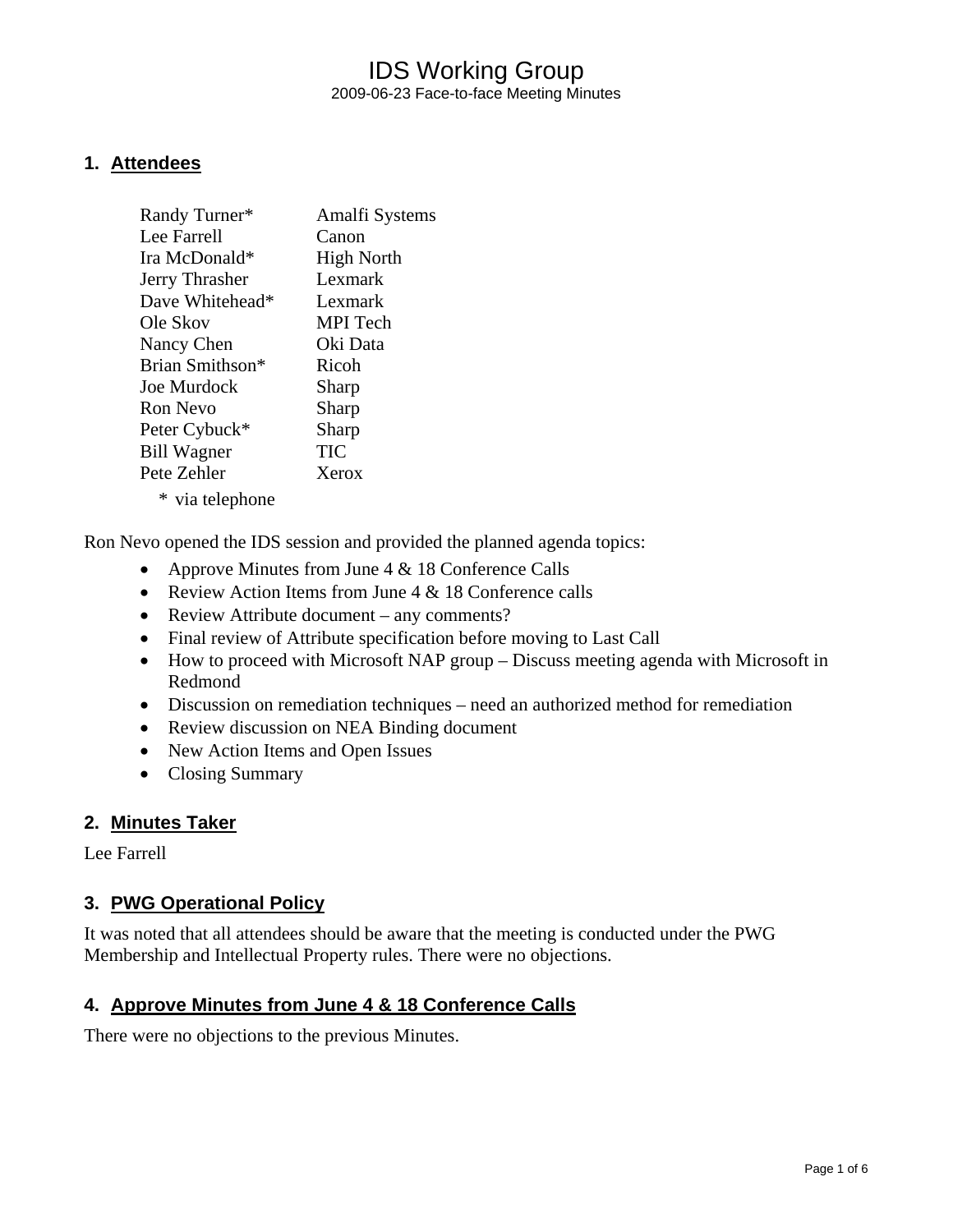2009-06-23 Face-to-face Meeting Minutes

## **5. Review Action Items**

NOTE: The latest Action Item spreadsheet is available at: <ftp://ftp.pwg.org/pub/pwg/ids/ActionItems/>

| AI 001:                                    | Randy Turner will try to find other contacts that would be willing to work with the<br>PWG to help deploy NEA health assessment. (Juniper, Symantec, Cisco are<br>suggested candidates.) Is someone willing to sit down with the PWG and "have<br>discussions"? |  |
|--------------------------------------------|-----------------------------------------------------------------------------------------------------------------------------------------------------------------------------------------------------------------------------------------------------------------|--|
| $\rightarrow$ No new info to report.       |                                                                                                                                                                                                                                                                 |  |
| <b>ONGOING</b>                             |                                                                                                                                                                                                                                                                 |  |
|                                            |                                                                                                                                                                                                                                                                 |  |
| AI 002:                                    | Joe Murdock will add NAP protocol information to document and update the<br>conformance section.                                                                                                                                                                |  |
| $\rightarrow$ CLOSED                       |                                                                                                                                                                                                                                                                 |  |
|                                            |                                                                                                                                                                                                                                                                 |  |
| AI 010:                                    | Brian Smithson will investigate whether a formal relationship document can be<br>created between TCG and PWG. He will find out their position on liaison<br>agreements.                                                                                         |  |
| Brian will talk to Seigo Kotani this week. |                                                                                                                                                                                                                                                                 |  |
| <b>OPEN</b>                                |                                                                                                                                                                                                                                                                 |  |
|                                            |                                                                                                                                                                                                                                                                 |  |
| AI 012:                                    | Mike Fenelon will coordinate the next opportunity for a discussion with the Microsoft<br>NAP team.                                                                                                                                                              |  |
| $\rightarrow$ ONGOING                      |                                                                                                                                                                                                                                                                 |  |
|                                            |                                                                                                                                                                                                                                                                 |  |
| AI 015:                                    | Jerry Thrasher will create yet another LCRC draft of the Attribute document to<br>include corrections identified at the June 4 teleconference.                                                                                                                  |  |
| <b>CLOSED</b>                              |                                                                                                                                                                                                                                                                 |  |
|                                            |                                                                                                                                                                                                                                                                 |  |
|                                            |                                                                                                                                                                                                                                                                 |  |

## **6. TCG HCWG**

During the Action Item review, the question was raised about whether the IDS group should make any positive action regarding the TCG HCWG activity. Bill pointed out that if the IDS group does *not* do anything, they will have no room for complaining when another organization attempts to "fill in the void."

## **7. HCD Certification State**

It was noted that Randy Turner had sent the following e-mail regarding the HCD\_Certification\_State attribute:

```
Hi All, 
I noticed in the meeting minutes from the 6/18 teleconference that there was 
a discussion on vendor-specific attributes - these are definitely handled by 
a vendor-specific plug-in, however, in the case of the attribute 
HCD Certification State, we may can draw on how the OpenSSL project handles a
similar value.
```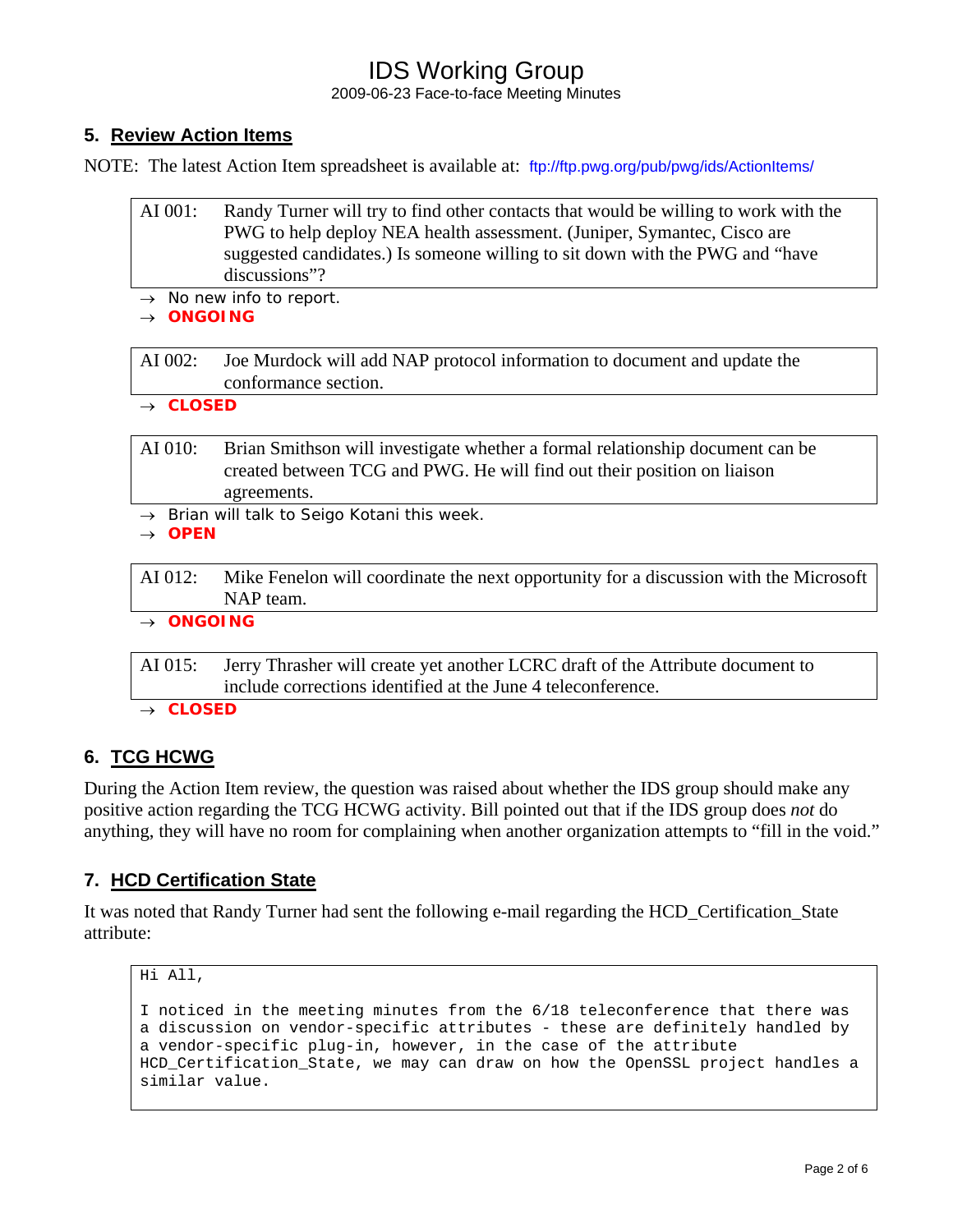2009-06-23 Face-to-face Meeting Minutes

For FIPS 140-2 certification, a specific version of source code was submitted, including instructions for how to build a "FIPS" version of the codebase. In addition, a SHA-1 fingerprint for this specific set of source code is generated - source code fingerprints are fairly common for security- related open source projects. In addition, during the build process, the individual object files are fingerprinted as well. There is an additional integrity check performed at runtime. So there is a source-level, link-time, and runtime verification performed to make sure that the code that is compiled, built, and run, is the exact same code that was certified by the FIPS laboratory. The runtime check is made by the code calling fips\_mode\_set(), and the compiler/build-system must be able to order the OpenSSL FIPS code always in the same order (with respect to relocatable addresses), so that the runtime fingerprint generated by the FIPS Lab is the same as is generated each time the code runs. The value of the FIPS fingerprint could be an example of the HCD\_Certification\_State value. This is a concrete example of how we might think of the HCD Certification State attribute. Comments? Randy

Although it was agreed that this is a fine example, there is some concern that may not address the issue raised by Mike Fenelon regarding the difficulties of a Validator having to deal with a vendor-specific value. [Unfortunately, Mike was not present to contribute to the discussion.]

Ira McDonald suggested that it would be possible to include a text attribute that describes the particular certification methodology used. Or it would be possible to use a URI that points to a description of how the Certification State value is used. This could lead to an enumeration of the different techniques employed.

Jerry Thrasher noted that the "correct value" of the URI would need to be verifiable for security purposes.

Should this task be added to the IDS list of things to do? It was generally felt that this would be a good idea—and was actually discussed in the past as a "phase II" activity.

Until this [optional] attribute is more clearly defined in terms of its content, should it remain in the Attribute document—or should the attribute be removed until "phase II"?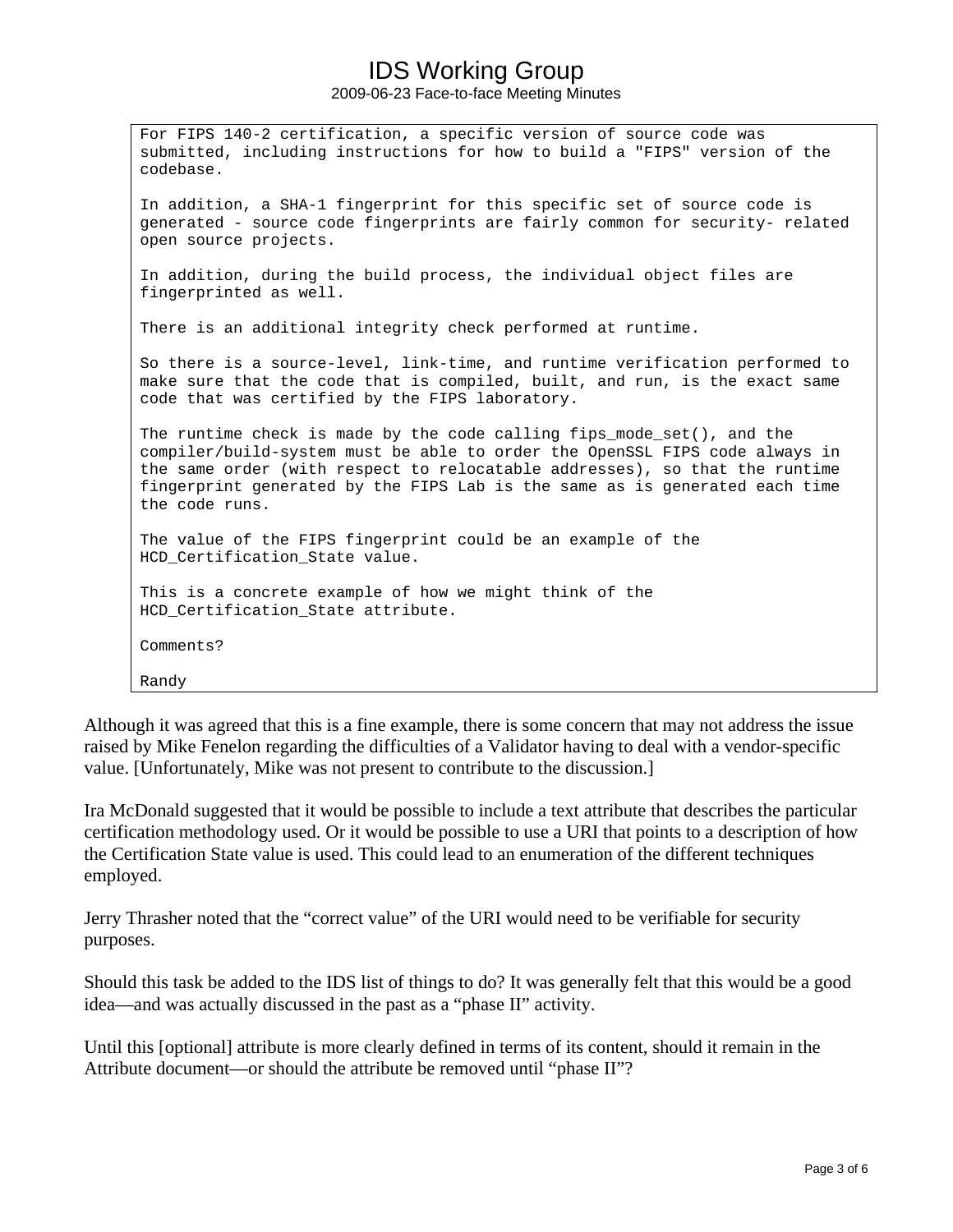2009-06-23 Face-to-face Meeting Minutes

Ira suggested that even though the attribute is optional, it is not a good idea to include an optional attribute that has undefined semantics.

The previous assumption for the use of this attribute was that a vendor-specific plug-in would be necessary. Mike Fenelon's comments at the June 18 teleconference have led the group to question whether this is a viable approach.

| AI 017:           | Joe Murdock will send an e-mail to one of the Microsoft NAP team members asking<br>his opinion on the use of an opaque value for HCD Certification State—and<br>specifically the topic of using vendor-specific plug-ins. |
|-------------------|---------------------------------------------------------------------------------------------------------------------------------------------------------------------------------------------------------------------------|
| $\rightarrow$ NEW |                                                                                                                                                                                                                           |

In conclusion, the group decided to defer the decision on the HCD Certification State attribute (and whether to keep it in the Health Assessment Attribute specification) until Joe gets a reaction back from the Microsoft NAP team member.

## **8. Health Assessment Attribute Specification**

Jerry led a review of all the modifications contained in the June 18 draft. It addresses all of the Last Call comments that have been received.

All of the changes were approved—with only a few minor exceptions. Jerry will publish another update to show the remaining changes as well as a clean version with all updates. It was agreed that the Formal Vote will be deferred until the determination of the HCD Certification State attribute is resolved.

## **9. Review NAP Binding Document**

Joe Murdock led a review of the June 19 draft update of the NAP Binding document, highlighting the latest modifications. During the review, he also addressed the comments that were submitted by Dave Whitehead in his June 22 e-mail: <http://www.pwg.org/archives/ids/2009/000281.html>

Several additional changes were noted during the review, and will be included in the next draft.

It was pointed out that the new attributes included in the Attribute specification also need to be included in the NAP Binding update.

AI 018: Brian Smithson and/or Joe Murdock will include the attributes that were added to the latest Attribute specification in the next version of the NAP Binding document. → *NEW* 

## **10. How to proceed with Microsoft NAP group**

Mike Fenelon had previously proposed that the IDS group try to set up a face-to-face meeting with the Microsoft NAP team on the Monday before the August face-to-face meeting (Aug 17.)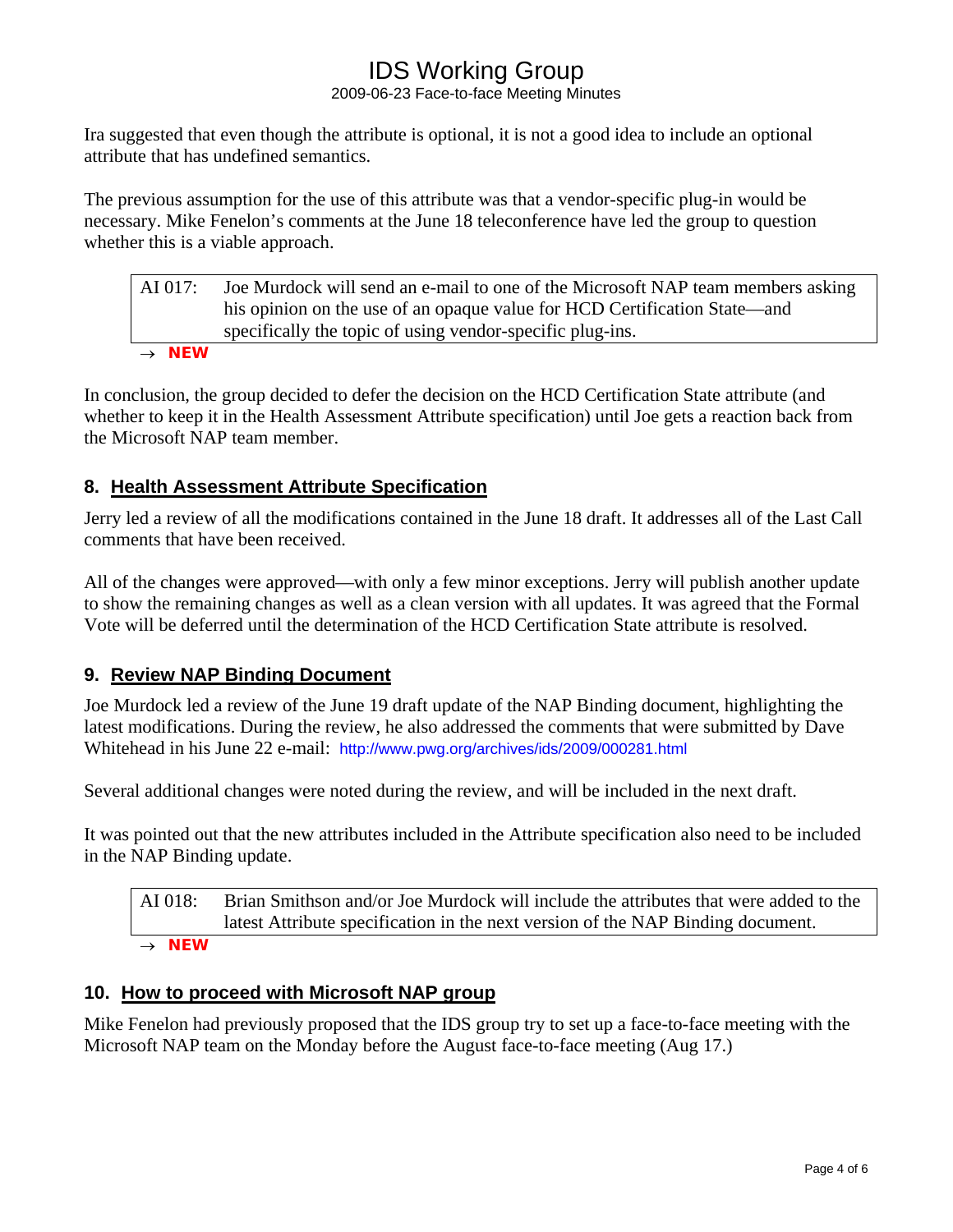2009-06-23 Face-to-face Meeting Minutes

As preparation, the group attempted to identify several agenda topics for that meeting:

- The questions that were originally sent to the NAP team, and any follow-up questions to their responses (e.g., What is meant by "deferred enforcement"?)
- Any new questions generated
- Confirm that the Microsoft Print Team is doing an HCD Validator
	- ∗ How are vendor-unique attribute values (e.g., firmware version) entered into the system?
	- ∗ How are administratively defined values entered into the system?
- Microsoft's thoughts about HCD remediation standardized or not?
	- ∗ What will be the specifics regarding the situation: "your current configuration is not acceptable – fix it"
	- ∗ Other non-Microsoft computing platforms (e.g., configuration updates)
	- ∗ Auto vs. Manual update: Manual for Phase I, Automatic for Phase II

Bill Wagner noted that for some of the responses we received on the original set of questions, we might have some follow-on questions to their responses.

It was suggested that a deadline for additional questions to Microsoft should be set. New questions should be submitted to the IDS e-mail list.

### AI 019: Dave Whitehead will collect all questions for the Microsoft NAP team that are submitted to the IDS reflector and will pass them along to Microsoft. → *NEW*

The question was raised about whether all the Printer vendor companies are willing to define a standardized [automated] remediation method? And if so, are they willing to commit the effort and necessary resources to implement it? Would it be an acceptable compromise to standardize on returning a URI value that points to a location containing the necessary remediation information?

Jerry suggested that it would probably take a [very] long time to come to agreement on a standardized method of automated remediation. Perhaps a simpler manual method would be satisfactory?

It was pointed out that *any* method of standardized remediation would need support from Microsoft. If they are not willing to implement it, then it will not be very useful.

Dave noted that the response to question #5 from the list of original questions to the NAP team included the term "deferred enforcement." What is exactly meant by this?

Q5:

Which of the defined transport(s) are required to be supported in order to guarantee a device can attach to the network? MS defines DHCP, 802.1x, IPSec, and VPN and has extended each to add SOH information. So, in an environment where we are attaching wirelessly via 802.1x and receive our IP address from DHCP, what happens if we only support SOH over DHCP (or 802.1x)? Will we attach or fail?